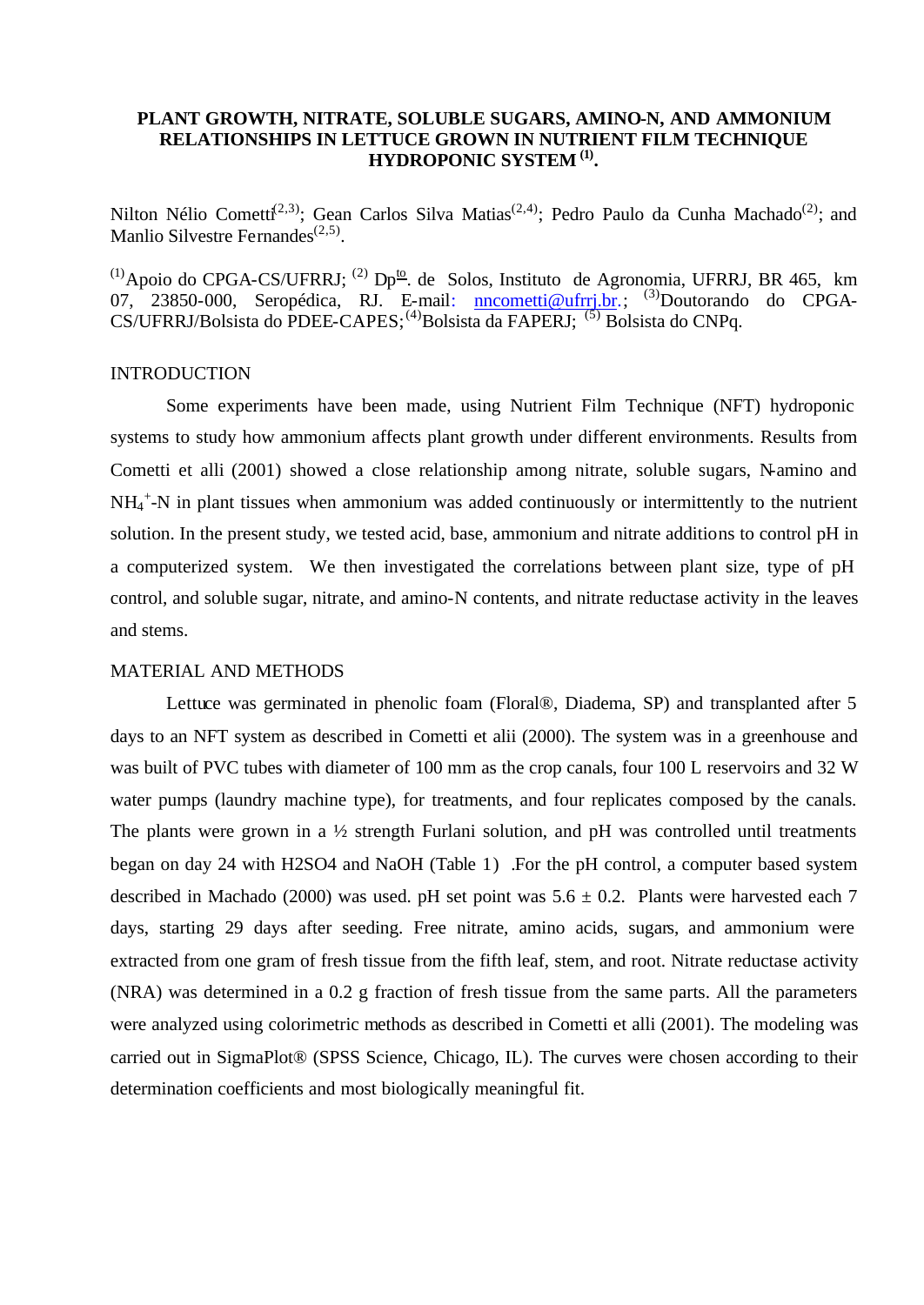| Treatment | Nutrient Solution*              | pH Adjustment Solution |               |
|-----------|---------------------------------|------------------------|---------------|
|           |                                 |                        | ------ mmol L |
|           | 100% of N as $NO3$ <sup>-</sup> | $H_2SO_4$              | 25            |
| ∽         | 100% of N as $NO3$ <sup>-</sup> | $(NH_4)_2SO_4$         | 0.5           |
| 3         | 5% of N as $NH_4$ <sup>+</sup>  | <b>KOH</b>             | 50            |
| 4         | 5% of N as $NH_4$ <sup>+</sup>  | NaNO <sub>3</sub>      | 2.5           |

Table 1. Treatments applied.

\* Basic Nutrient Solution: Furlani (1997) to ½ of the ionic strength.

### RESULTS AND DISCUSSION.

Nitrate content and leaf biomass showed good correlations in all four treatments (Figure 1). However, the slopes differed depending on the treatment. For example, the 5%NH<sub>4</sub><sup>+</sup>+KOH treatment, where the curve slope was higher. This correlation is commonly reported with or without ammonium as a nitrogen source (ULRICH & GERSPER, 1985; COMETTI et alii, 2001). Cometti et alii (2001) reported finding no correlation between nitrate content and biomass only when they used 20% of the nitrogen as ammonium in nutrient solution. These results suggest that it's possible to lower nitrate concentration without decreasing lettuce production. Soluble sugar and dry mass had a close negative correlation, which indicates that soluble sugars decrease along with time and with growth (Figure 2).



Figure 1. Correlation between Leaf Biomass and Nitrate Concentration in the Fifth Leaf in Lettuce Grown in an NFT System (Points are from Three Successive Harvests).

The higher nitrate concentration at the third harvest might also mean higher N assimilation and higher carbon sink. On the other hand, NRA showed a poor or sometimes negative correlation to dry biomass production as was found in Cometti et al. (2001) (Figure 3). NRA indicates nitrate flux through the cytoplasm (FERRARI et alii, 1973) rather than nitrate content in tissue so it can be inferred that as nitrate uptake decreases with time, NRA also decreases.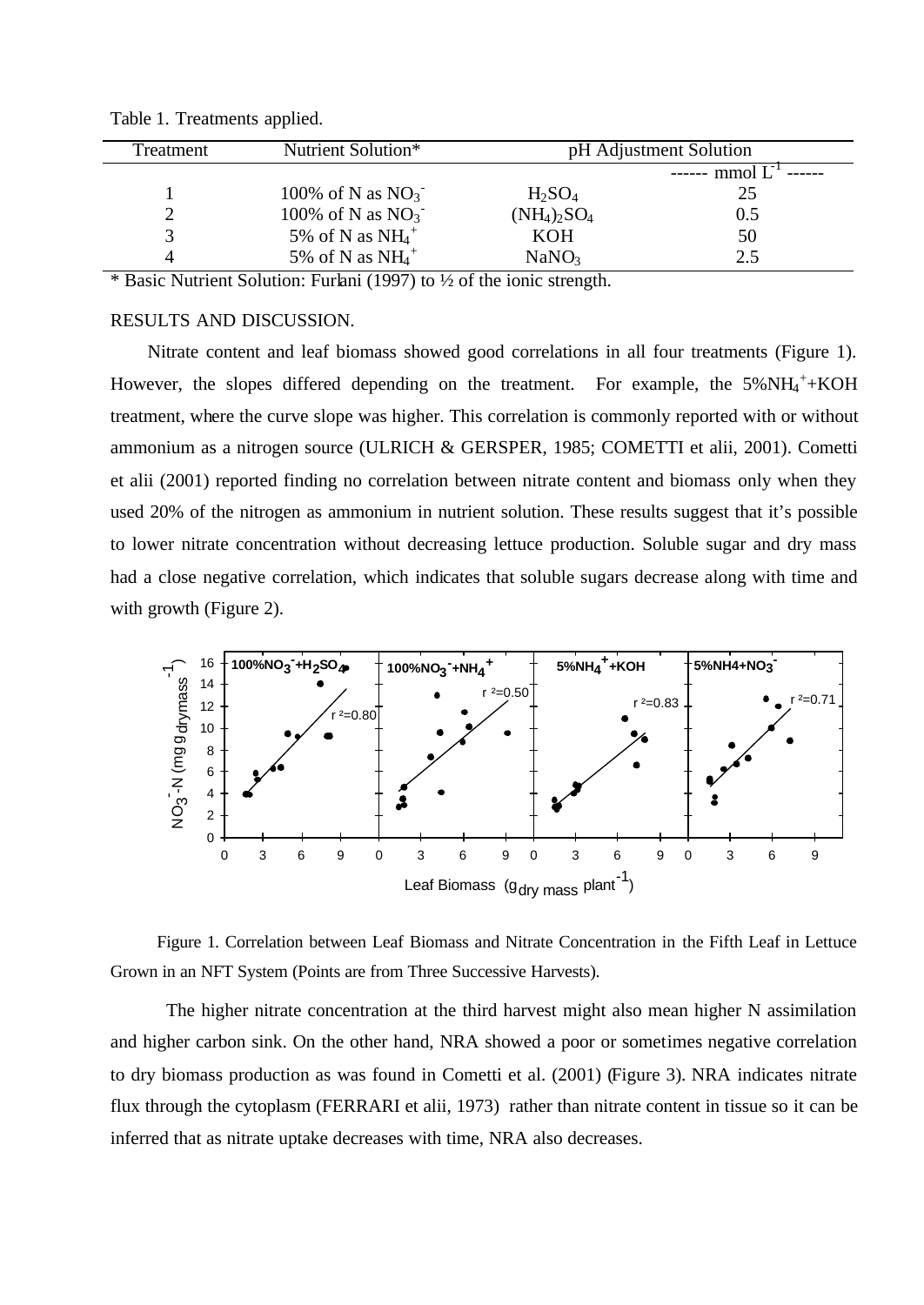

Figure 2. Correlation between Shoot Biomass and Soluble Sugars Concentration in Lettuce Grown in an NFT System (Points are from Three Successive Harvests).



Figure 3. Correlation between Shoot Biomass and Nitrate Reductase Activity in Lettuce Grown in an NFT System (Points are from Three Successive Harvests).

Amino-N is considered a good indicator of metabolic stress. In our study, amino-N showed a positive correlation to soluble sugar contents (Figure 4) and free ammonium (Figure 5). This means that the treatments did not stress the plants especially at the last harvest when plants showed the lowest soluble sugars contents and hence low amino-N contents.



Figure 4. Correlation between Ammonium and Amino Acids Contents in Lettuce Grown in an NFT System (Points are from Three Successive Harvests).